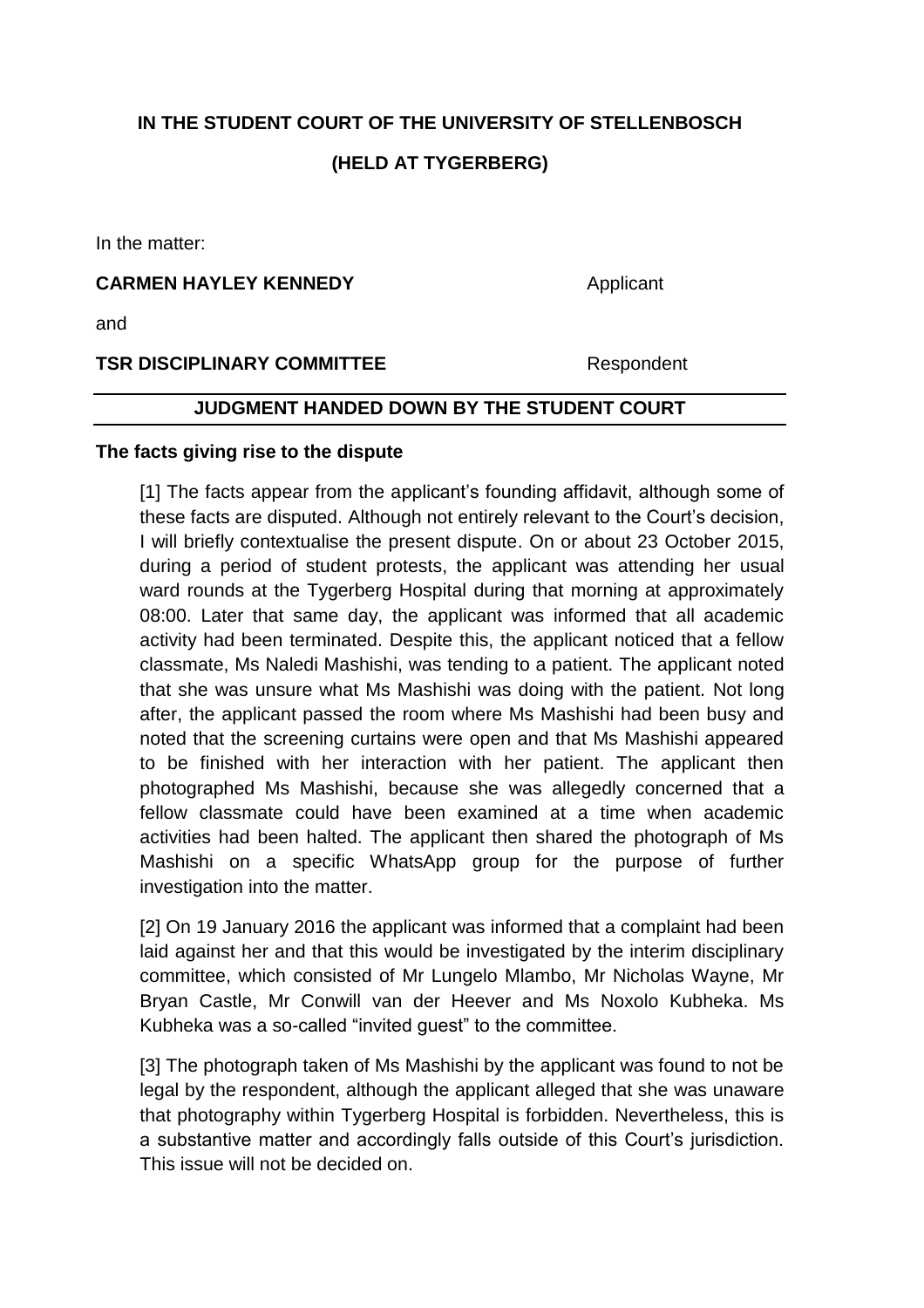[4] The second issue that was dealt with by the respondent was a poll that was conducted by the applicant on a social media website, Facebook. The respondent found that this conduct was not malicious and that the nature of the applicant's office requires that the student body's needs are investigated and taken into consideration. The respondent accordingly issued the applicant with a written warning in this regard. It is neither appropriate nor necessary for this Court to make any findings in this regard.

# **The relief sought by the applicant**

[5] The applicant approached the Court with the following plea: "...that [the] honourable Court:

- a) declare that the entire [d]isciplinary [p]rocess be declared void *ab initio*  […] and:
	- i) order that the disciplinary process be begun over and be properly conducted by providing [the applicant] with proper charges to answer and the opportunity to respond to same either vebally or in writing; and
	- ii) order that the Disciplinary Committee be properly constituted;
	- $\overline{ii}$  inform [the applicant] as to who laid the complaint against [her]; OR
	- iv) order that all the sanctions against [the applicant] be quashed; and
- b) order that the relevant sections of the TSR Code of Conduct be amended to bring same into line with the Tygerberg Student Constitution."

[6] The applicant approached the Court with a number of grounds on which the procedures facilitated by the respondent were appealed. These will each be dealt with separately.

## **The jurisdiction of the Student Court**

[7] Before dealing with the matter at hand, I think it prudent to first make a remark regarding the jurisdiction of the Student Court.

[8] In terms of section 55(1)(a) of the Tygerberg Student Constitution, the Student Court functions as an "administrative tribunal". Accordingly, the Court does not possess the jurisdiction to decide on substantive matters. The Court's jurisdiction extends only to procedure.

[9] Regarding the present matter, the Court's role is solely to assess whether the procedures followed by the respondent in relation to the applicant were procedurally correct and fair as per the Tygerberg Student Constitution.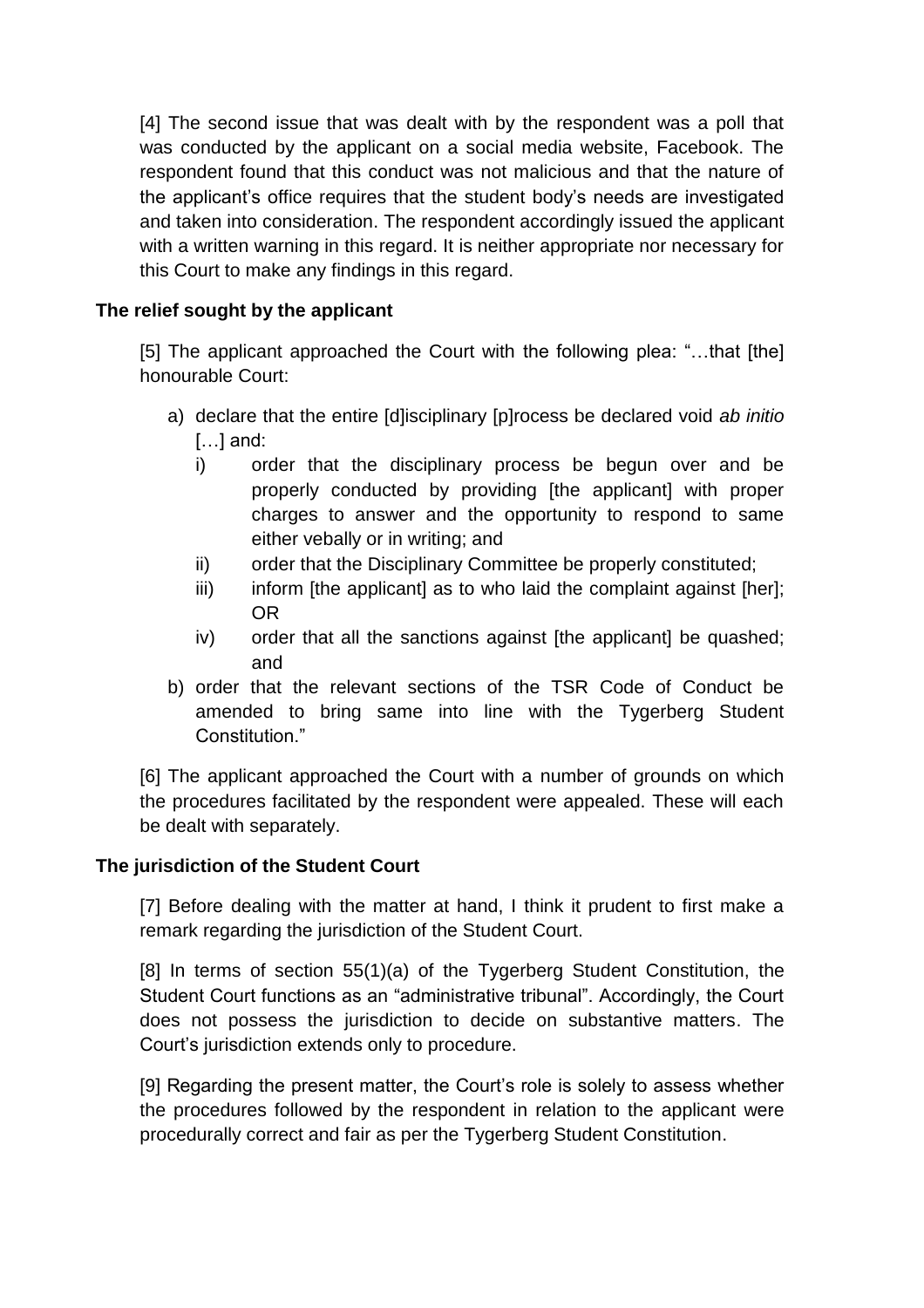#### **The grounds of appeal**

[10] In the applicant's founding affidavit, a number of grounds of appeal were laid out. Each will be dealt with in turn, following the order of the applicant's affidavit.

# **The constitution of the Disciplinary Committee and the inclusion of an invited guest**

[11] The Tygerberg Student Constitution contains no empowering provision for the inclusion of an invited guest during the proceedings of the Disciplinary Committee. The implication is that since the Tygerberg Student Constitution does not make provision therefor, the inclusion of a so-called invited guest is not allowed.

[12] Furthermore, the Tygerberg Student Constitution has no provision that provides the Chairperson with a discretion to invite an external person to parttake in the proceedings of the Disciplinary Committee. Therefore, the invitation of a guest to parttake in the proceedings was beyond the Chairperson's power.

[13] The applicant submitted that the invited guest was not impartial and accordingly prejudiced the applicant. The Court makes no finding on the latter point, as it falls outside of the Court's jurisdiction.

[14] Regarding this point of appeal, the Court remarks, *obiter*, that the Tygerberg Student Constitution would need to be amended to afford the Chairperson the discretion to include an invited guest on an *ad hoc* basis, or to specifically provide for an invited guest regarding Disciplinary Committee proceedings. The Court finds in favour of the applicant on this point for the reasons set out above.

## **The minutes of the proceedings of the Disciplinary Committee**

[15] Section 35(1)(i) of the Tygerberg Student Constitution stipulates that the Executive Committee of the TSR serves as the Disciplinary Committee of the TSR and its function is to regulate internal disciplinary matters of the TSR in terms of its internal Code of Conduct.

[16] Section 42(1) of the Tygerberg Student Constitution provides that "[a]ll decisions of the [TSR] must be minuted."

[17] The interaction between sections 35(1)(i) and 42(1) requires consideration. I do not believe that section 42(1) envisages that the decisions taken by the Disciplinary Committee are required to be minuted. Rather, it is the Court's view that this section intends that the decisions taken by the Executive Committee sitting in their capacity as the Executive of the TSR are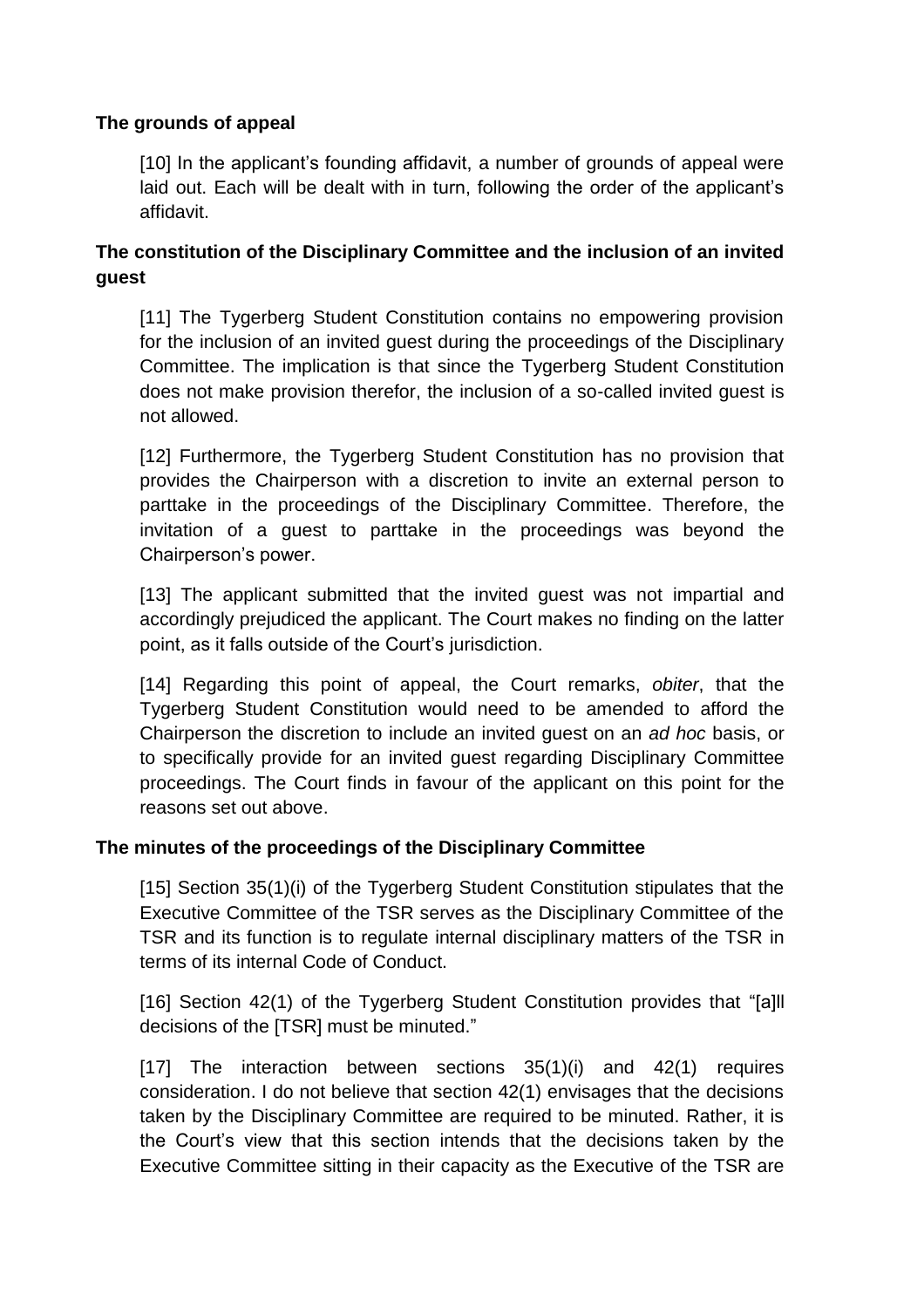required to be minuted. The result is that minutes are always a requirement, save for when those persons from the Executive Committee are sitting as the Disciplinary Committee. There is thus a departure from the section 42(1) requirement of minutes being recorded when the Executive Committee sits as the Disciplinary Committee.

[18] What is more, the Court believes that due to the distinct nature of disciplinary proceedings, it is preferable that they be held in camera. It is our view that holding the proceedings in camera will produce the most just and equitable result.

[19] The Student Court therefore finds in favour of the respondents on this point of appeal – the proceedings of the Disciplinary Committee need not be minuted. However, the Disciplinary Committee is required to provide reasons for its decision(s), which the respondent did.

# **Date, time and place specifications in the Overview of the Disciplinary Committee**

[20] For future reference, the respondents are ordered to affix the correct date, time and place on an overview.

## **Conflict of the TSR procedures with the Tygerberg Student Constitution**

[21] The applicant challenged section 12 of the Disciplinary Procedures and Sanctions of the TSR Code of Conduct. Section 12 provides that "…the opinions together with the justification provided by the Executive Committee will be presented to the TSR and the TSR will vote on a motion to ratify the Executive Committee's decision, at a general TSR meeting where quorum is present. A valid vote constitutes 50% + 1 vote. If a majority vote is not upheld the TSR may veto the decision by the Executive Committee and adopt an alternative resolve or amend the directive sanctioned by the Executive Committee. No further appeal may be entered into."

[22] Section 35(2) of the Tygerberg Student Constitution states that decisions taken by the TSR Executive Committee in terms of section 35(1)(i) must be approved by the TSR at a later meeting of the TSR in order to come into effect. Essentially, section 35(2) provides for a ratification of the decisions taken by the Executive Committee sitting as the Disciplinary Committee. This was never done in terms of the decision taken against the applicant and the result is accordingly that the decision never came into force.

[23] Section 12 also mentions the Dean of Students. This office no longer exists and the Court hereby orders the respondent to amend section 12 of the Disciplinary Procedures and Sanctions of the TSR Code of Conduct to reflect the current position. As the office no longer exists, it is indeed justifiable that the respondent did not send the appeal to the Dean of Students.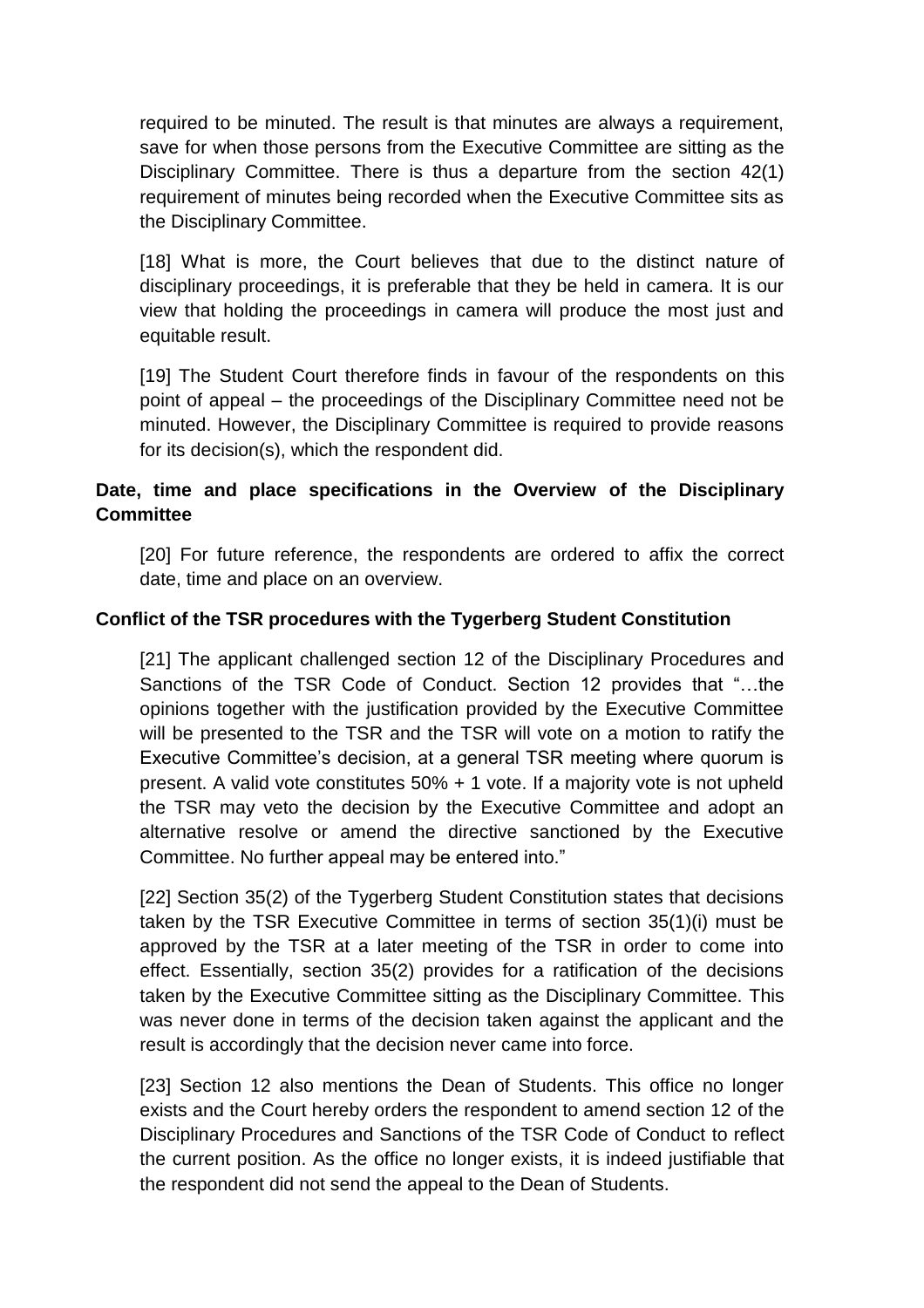[24] Furthermore, section 12 does not allow for appeal to the Appeal Court. The section must therefore be amended to provide for appeal to the Appeal Court, which is provided for in terms of section 67(1) of the Tygerberg Student Constitution. Moreover, section 2(1) of the Tygerberg Student Constitution provides that, "All constitutions, regulations, rules, codes, documents, motions and decisions adopted by any Tygerberg student body are subject to this Constitution and invalid in as far as they are inconsistent with it."

[25] The logical conclusion is that since section 12 of the Disciplinary Procedures and Sanctions of the TSR Code of Conduct does not provide for appeal to the Appeal Court, as envisaged by section 67(1) of the Tygerberg Student Constitution, the provision is invalid in terms of section 2(1) of the Tygerberg Student Constitution.

[26] Forbye, section 65(1) of the Tygerberg Student Constitution states: "All decisions of the Student Court are binding." Accordingly, the Court orders that section 12 be amended to be brought in line with the Tygerberg Student Constitution for reasons stated above.

## **Failure of the Disciplinary Committee to present charges to the applicant**

[27] The applicant further submitted that the Disciplinary Committee failed to present charges to her.

[28] Section 14(a) of the Tygerberg Student Constitution reads as follows: "Every student whose rights or legitimate expectations are materially and adversely affected by any decision taken by a student body or a member of a student body, has the right to be notified of the nature and purpose of the proposed action." In terms of section 14(a), the applicant is afforded the right to be informed of the charges laid against it.

[29] In this regard, the Court finds that it was not sufficient for the respondent to merely send the applicant a complaint. A formal charge with reference to the section of the Constitution or otherwise that was breached must be presented to the applicant. This document must be a formal report, clearly stating at least the charges; against whom the charges were laid; and by whom the charges were laid. This will provide the accused with an opportunity to adequately respond. The Court finds in favour of the applicant on this ground of appeal.

## **Applicant not afforded the opportunity to respond to the charges**

[30] After being presented with the charges, the accused must be afforded the opportunity to respond to the charges laid against him or her within a reasonable period of time. This response includes an account of the events and the raising of a defence, which must both be presented in the form of a written document.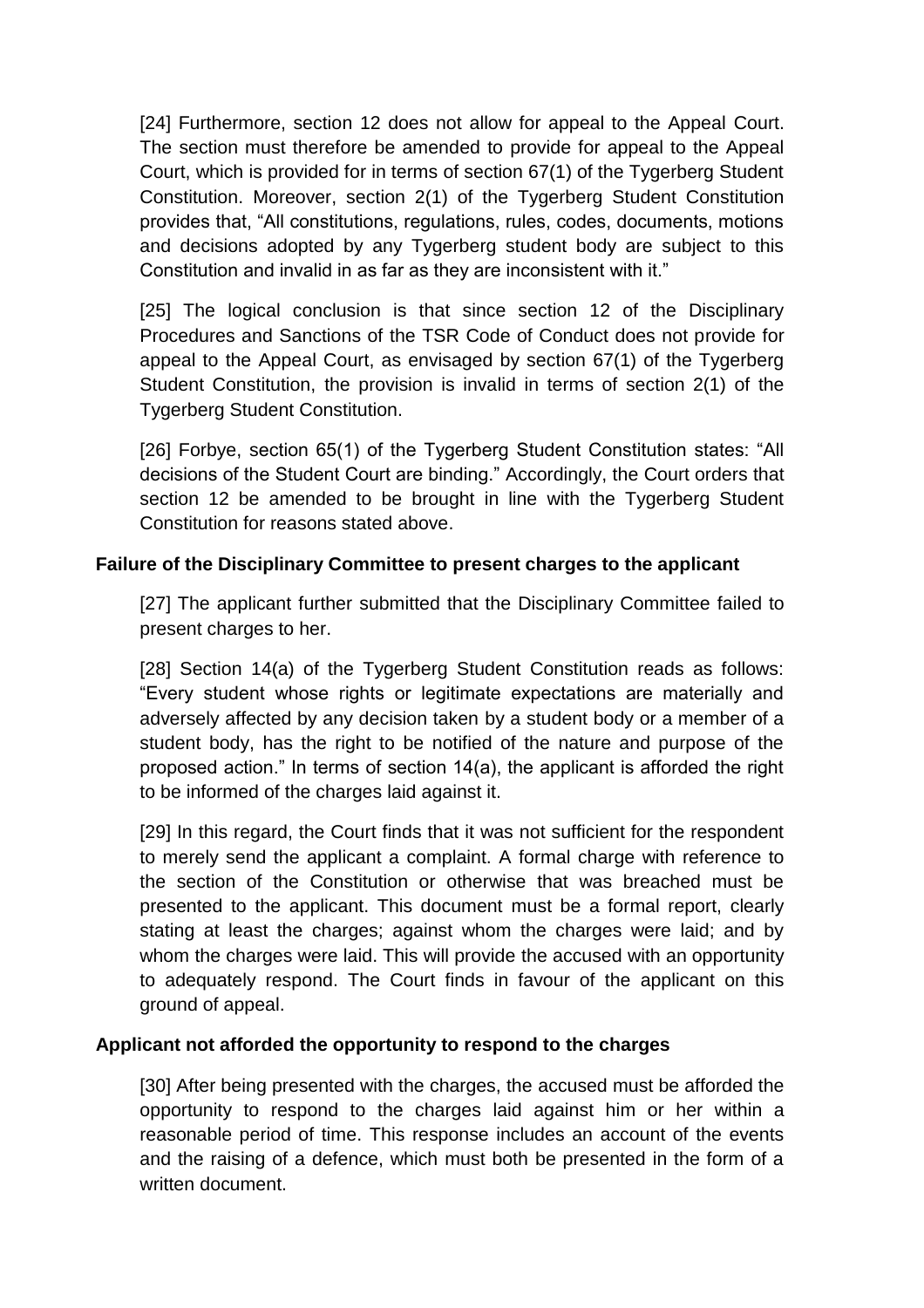[31] The Court affords the Disciplinary Committee the discretion to request an appearance of the accused at the disciplinary meeting.

[32] It must be borne in mind that the decision taken by the Disciplinary Committee is subject to the approval of the TSR in terms of section 35(2) of the Tygerberg Student Constitution. The requirement of ratification of the Disciplinary Committee's decision by the TSR acts as a safeguard for the accused, as it essentially means that the Disciplinary Committee's decision is not ultimate.

[33] At least eight TSR members are then required to vote on the decision taken by the Disciplinary Committee, as provided for by section 35(2) of the Tygerberg Student Constitution.

[34] Moreover, the accused has rights afforded to him or her in terms of sections 55 to 69 of the Tygerberg Student Constitution to approach the Student Court and thereafter the Appeal Court. There are thus two further bodies to which the decision taken by the Disciplinary Committee can be appealed and a system of two checks and balances is in place.

[35] The primary reason for the requirement of the accused's submission to the Disciplinary Committee being in writing is that we believe that it is in the interests of justice to do so. Requiring the accused to make oral submissions to the Disciplinary Committee could lead to a multiplicity of collateral issues. Secondly, written documents have substantially more evidentiary value than oral submissions.

[36] In conclusion on this point, the Court believes that the principle of *audi alteram partem* is adequately given effect to. Because the accused is afforded the right to make written submissions to the Disciplinary Committee, whose decision is subject to ratification by the TSR, and that the accused is automatically afforded the constitutional right to approach the Student Court and thereafter the Appeal Court, *audi alteram partem* is realised.

#### **Lack of evidence beyond hearsay**

[37] The submission made by the applicant that the respondent based its decision on nothing more than hearsay evidence is essentially a substantive matter and thus falls out of the Court's jurisdiction.

[38] However, I find it judicious to make one remark in this regard. It must be noted that this by no means relates to the evidence that may be considered by the Disciplinary Committee. The Court also makes no finding on whether the applicant's conduct was lawful or not.

[39] Whilst the Court was in session, it became apparent that there was a confusion regarding the evidence that was in fact taken into account.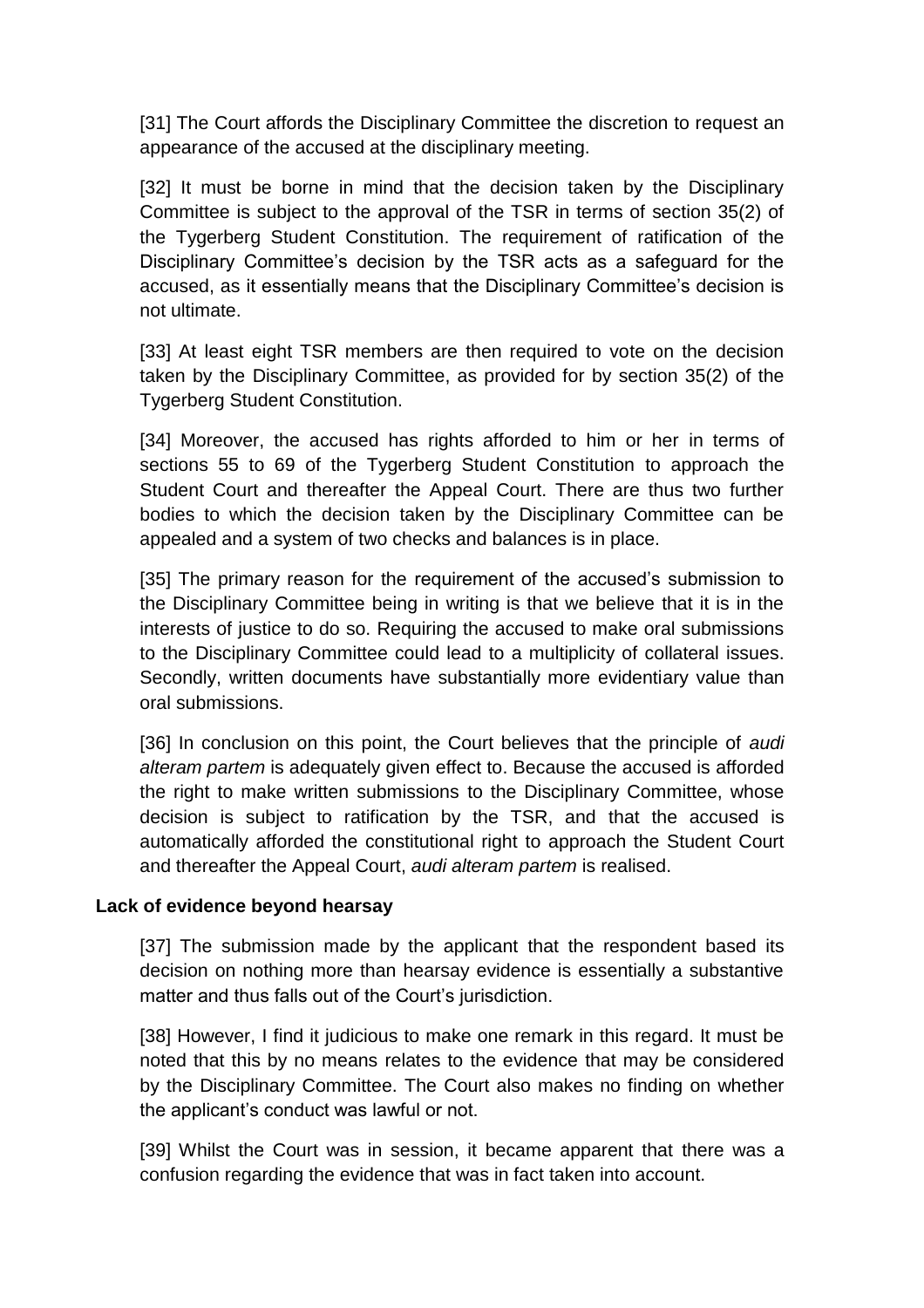[40] The result regarding this ground of appeal is that the respondent did indeed consider evidence beyond hearsay evidence in reaching its decision; however it disregarded the two witness' statements due to questionable credibility.

[41] The Court orders an overview must specify precisely which evidence was disregarded by the Disciplinary Committee. The Overview currently reads, "The Disciplinary Committee then agreed that the evidence given to the Committee could not be taken into account." This is inadequate. An overview must stipulate precisely what evidence could not be admitted by the Disciplinary Committee for the sake of absolute clarity.

## **Abandonment of the principles of natural justice**

[42] The applicant's final ground of appeal was that the principles of natural justice were abandoned during the proceedings of the Disciplinary Committee, since the applicant's conduct was found to be lawful, however a finding was nonetheless made against the applicant based on the "turbulent times".

[43] It is trite law that conduct is either lawful or unlawful and it must be evaluated objectively, as opposed to being based on the *zeitgeist* of the day. The Court hereby finds in favour of the applicant on this ground of appeal, as if the Disciplinary Committee concluded that the applicant's conduct was lawful, then the enquiry should have terminated there. The Court agrees with the applicant that the conduct cannot be found to be lawful, yet "unacceptable" based on the time which was characterised by student protests.

## **Finding of the Court**

[44] I now turn to the final findings of the Court. Each of the grounds of appeal have been addressed above. However, for clarity I will summarise the findings of the Court. The Student Court finds that the disciplinary process as conducted by the Disciplinary Committee be declared void for the following reasons:

- i. The Disciplinary Committee was not properly constituted.
- ii. The applicant was not presented with formal charges.
- iii. The applicant was not afforded the opportunity to defend itself.
- iv. Similarly, the applicant was not informed that the document to be submitted to the Disciplinary Committee should provide for more than the applicant's account of the facts, for example, the raising of a defence.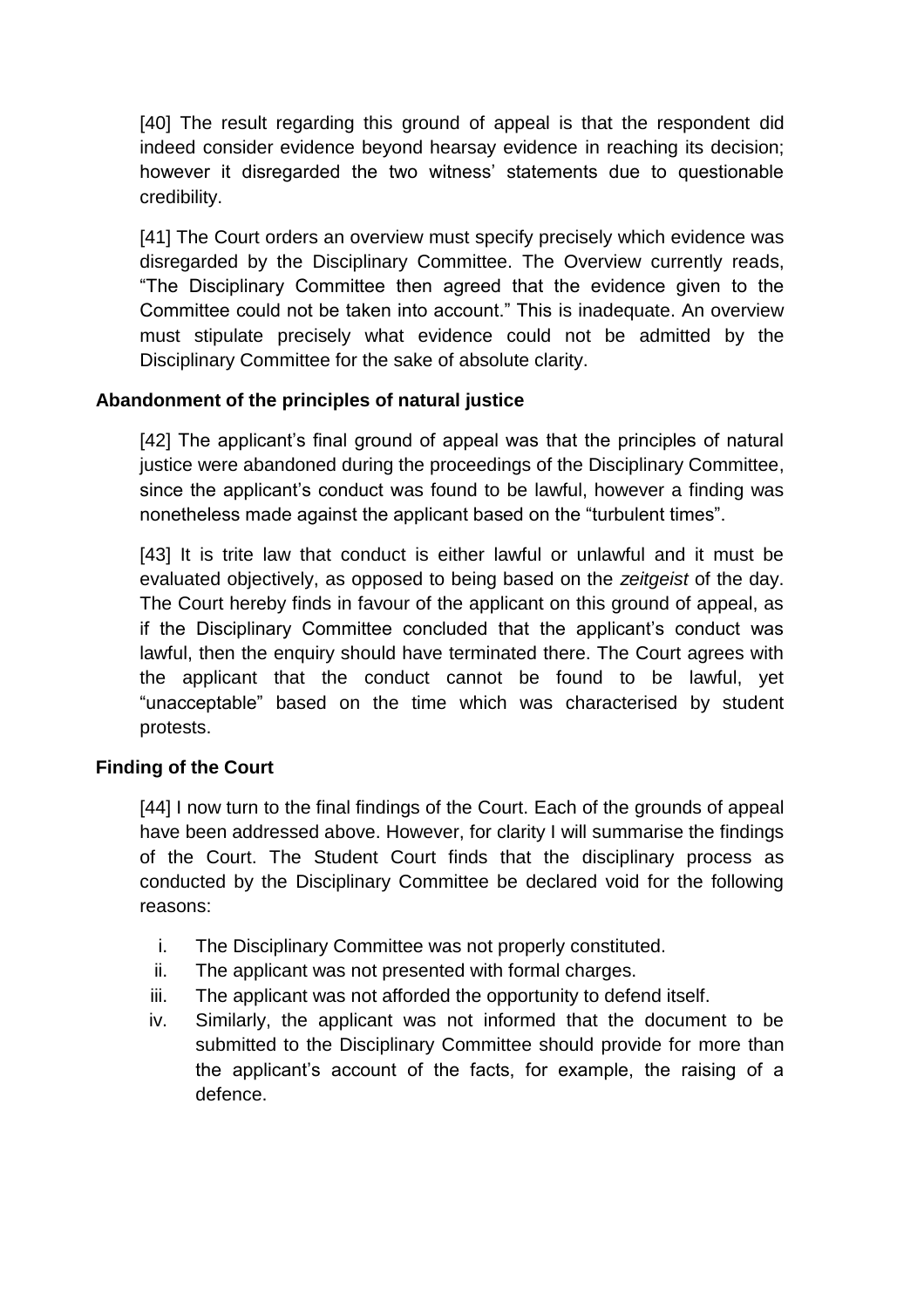#### **Order**

[45] The Disciplinary Committee is ordered to reinstate proceedings against the applicant in accordance with this judgment. Only the proceedings of the Disciplinary Committee need be reopened. The applicant must thus be presented with formal charges, as per paragraph [29] above.

[46] The Student Court orders that the relevant sections of the TSR Code of Conduct be amended to be brought in line with the Tygerberg Student Constitution, as set out in paragraphs [21] – [26] above.

[47] The Court hereby declares the Overview void *ab initio* in its entirety, thus there is no need to rectify the Overview. The Overview ceases to exist and must be recreated anew according to the proceedings to be reinstated and in line with the findings of the Court.

Gouws C (de Villiers K, Zevenbergen I, Oosthuizen A & Coleman E concurring)

[48] I have had the opportunity to read the judgment by my colleagues and I am respectfully unable to agree with the reasoning and finding in paragraphs [30]-[36], for reasons set out below.

[49] In terms of section 14(b) of the Tygerberg Student Constitution every student whose rights are materially affected must be afforded the opportunity to make reasonable representation.

[50] It must be said that what would be considered to be reasonable would depend on the facts of the matter and the parties involved. I do not consider only allowing the applicant to make written submissions to be a reasonable opportunity in terms of section 14(b), based on the serious nature of the complaint. Therefore, it is my view that the applicant should also have the opportunity to make verbal submissions to the Disciplinary Committee.

[51] Furthermore, the Disciplinary Committee is tasked with establishing whether or not there was a contravention of the TSR Code of Conduct. In doing so it must consider all the representations made in reaching its decision, even if the representations are collateral. Excluding oral submissions, on the basis of a possibility of "a multiplicity of collateral issues", even before the applicant has had an opportunity to make submissions does not seem to give effect to justice in my mind. In its deliberation the Disciplinary Committee can make a finding on evidence and give reasons for the findings.

[52] However, it must be noted that the Chairman of the Disciplinary Committee has discretion as to how he would like to handle the Disciplinary process. In this regard I would like to remark, *obiter*, that the Chairman should